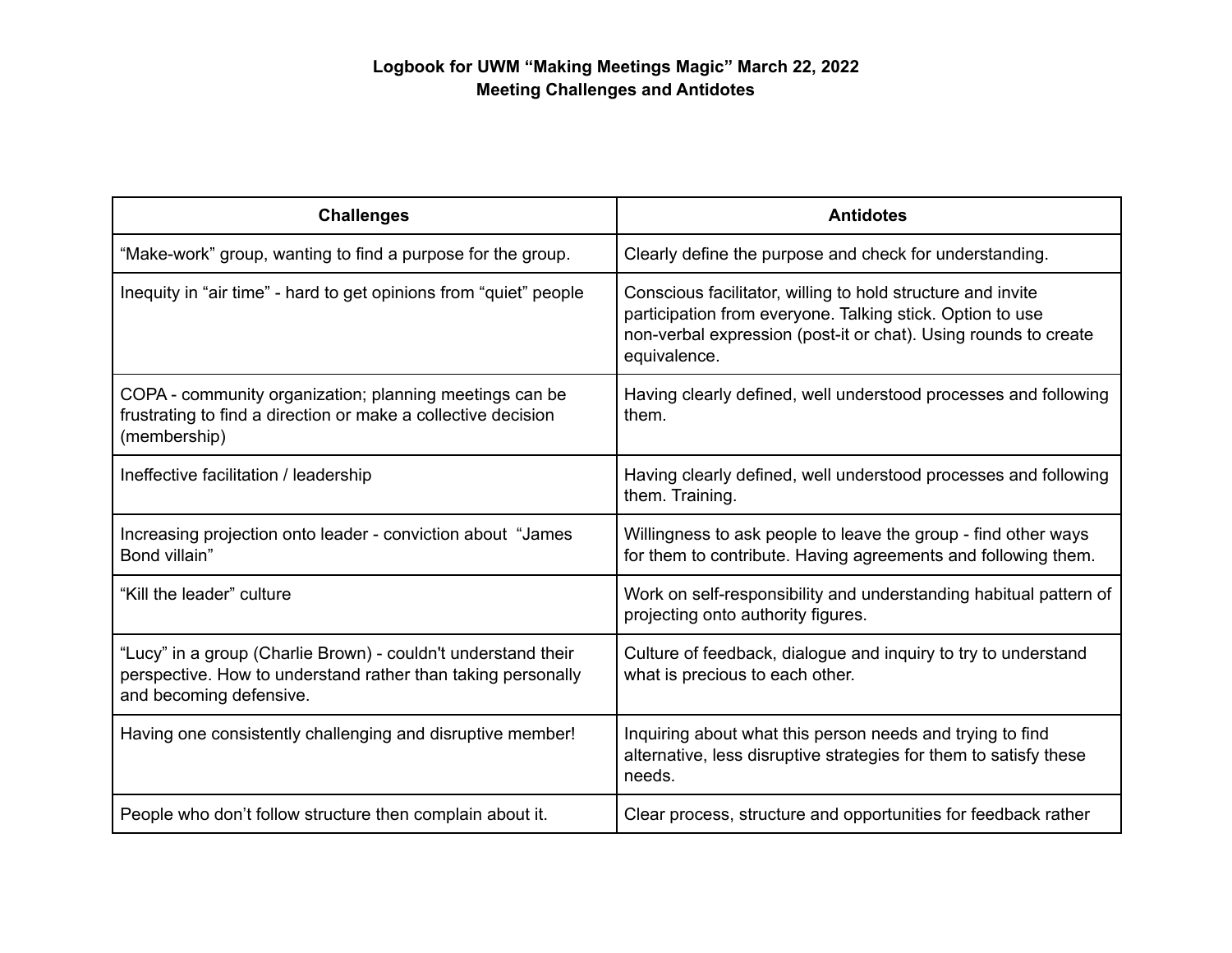## **Logbook for UWM "Making Meetings Magic" March 22, 2022 Meeting Challenges and Antidotes**

|                                                                                                                                                                       | than complaint.                                                                                                                                                                            |
|-----------------------------------------------------------------------------------------------------------------------------------------------------------------------|--------------------------------------------------------------------------------------------------------------------------------------------------------------------------------------------|
| People who have a hidden agenda - not sharing it but that's<br>what they are reacting from.                                                                           | Inviting transparency and honesty about what's important.                                                                                                                                  |
| People have alliances with others outside the group who have<br>agendas - directing the group from afar.                                                              | Inviting transparency and honesty about what's important.                                                                                                                                  |
| Hidden alliances within the group - lack of transparency                                                                                                              | Inviting transparency and honesty about what's important.                                                                                                                                  |
| Trying to revisit or undo previous decisions                                                                                                                          | Clear understanding of group processes and norms.                                                                                                                                          |
| Having a "bully" in the meeting - without awareness. E.g. strong<br>opinion without listening to others' opinions. Continue trying to<br>revisit after decision made. | Inquiring about what this person needs and trying to find<br>alternative, less disruptive strategies for them to satisfy these<br>needs. Clear understanding of group processes and norms. |
| People treating others as "less than" - not giving credence to<br>other opinions.                                                                                     | Invitation to curiosity and understanding, accepting other voices.                                                                                                                         |
| Lack of structure or not following stated structure, nobody able &<br>willing to bring it back.                                                                       | Clear, well understood processes and practice / training in<br>facilitation.                                                                                                               |
| Getting "in the weeds" distracts from the big picture - going<br>down rabbit hole                                                                                     | Clear, well understood processes and practice / training in<br>facilitation.                                                                                                               |
| Lack of authenticity / transparency - not being lovingly honest<br>with each other."Being nice rather than being real." Agree and<br>disagree with love.              | Inviting transparency and honesty about what's important.                                                                                                                                  |
| Lack of responsibility and self-responsibility - what I do affects<br>others.                                                                                         | Cultivating a culture of self-responsibility and feedback.                                                                                                                                 |
| Meetings too long by intention or by accident. Not paying<br>attention to physical limitations.                                                                       | Clear, well understood processes and practice / training in<br>facilitation.                                                                                                               |